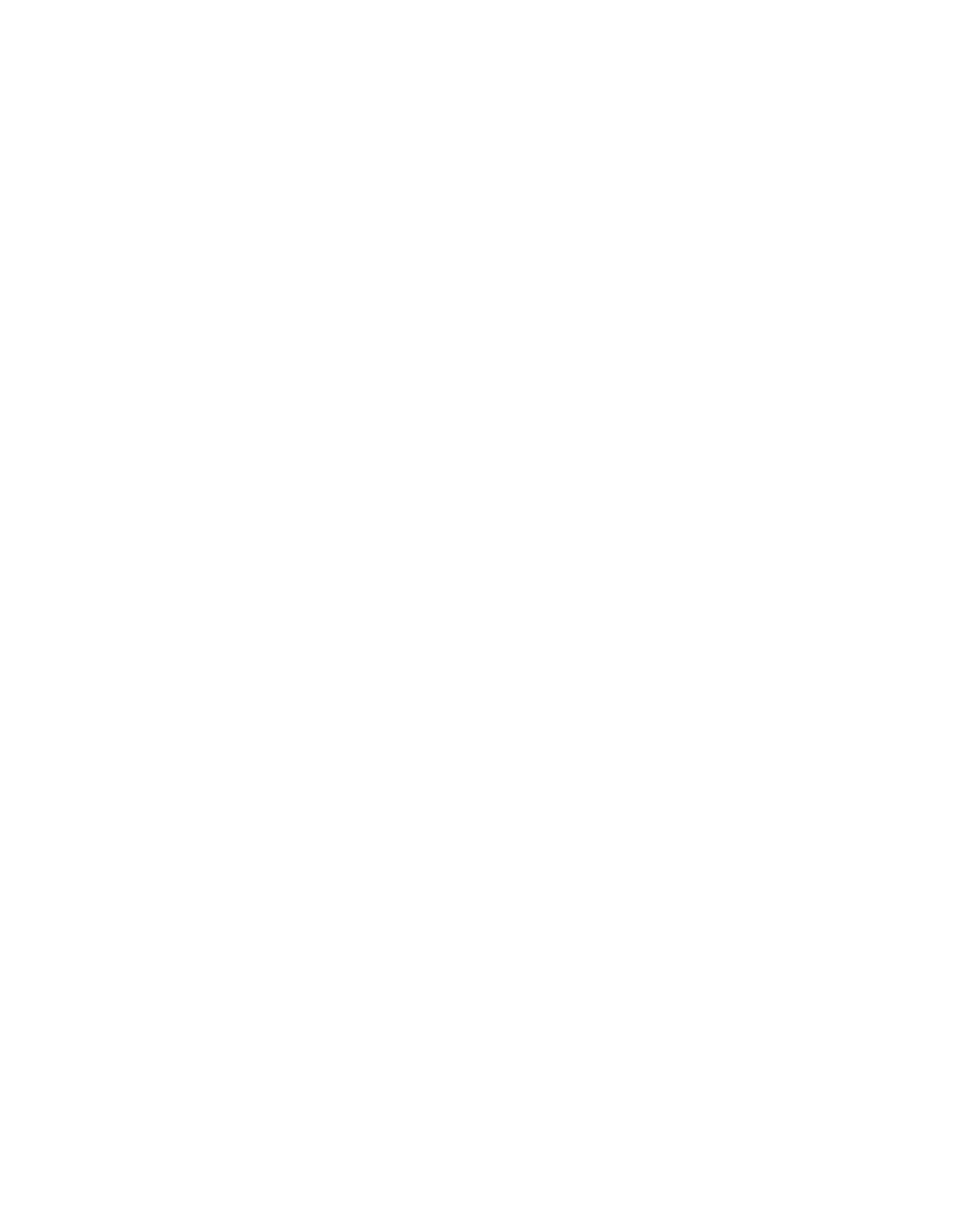# **Copyright notice**

This ISO document is a working draft or committee draft and is copyright-protected by ISO. While the reproduction of working drafts or committee drafts in any form for use by participants in the ISO standards development process is permitted without prior permission from ISO, neither this document nor any extract from it may be reproduced, stored or transmitted in any form for any other purpose without prior written permission from ISO.

Requests for permission to reproduce this document for the purpose of selling it should be addressed as shown below or to ISO's member body in the country of the requester:

*[Indicate : the full address telephone number fax number telex number and electronic mail address*

as appropriate, of the Copyright Manager of the ISO member body responsible for the secretariat of the TC or *SC within the framework of which the draft has been prepared]*

Reproduction for sales purposes may be subject to royalty payments or a licensing agreement.

Violators may be prosecuted.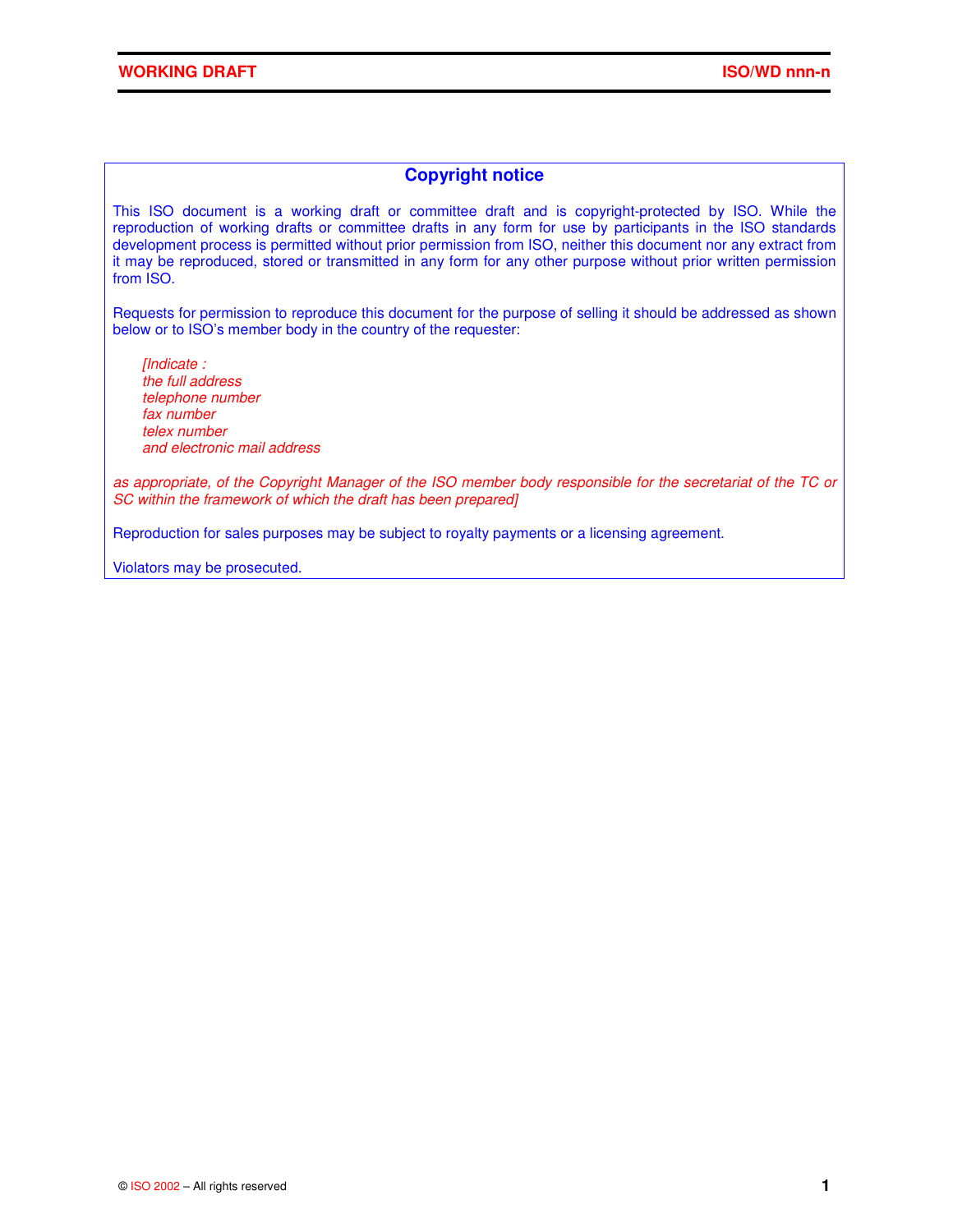# **Contents** Page

| $\overline{2}$                       |                                                                                                 |  |
|--------------------------------------|-------------------------------------------------------------------------------------------------|--|
| 3                                    |                                                                                                 |  |
| $\overline{4}$                       |                                                                                                 |  |
| $5\phantom{.0}$<br>5.1<br>5.2<br>5.3 |                                                                                                 |  |
| 6                                    |                                                                                                 |  |
| $\overline{7}$                       |                                                                                                 |  |
| 8                                    |                                                                                                 |  |
| 9                                    | Appendix A (normative) Test Procedure for Hydrostatic Structural Testing of Marine Windows . 15 |  |
| 10                                   |                                                                                                 |  |

The **table of contents** is an optional preliminary element, but is necessary if it makes the document easier to consult. The table of contents shall be entitled "Contents" and shall list clauses and, if appropriate, subclauses with titles, annexes together with their status in parentheses, the bibliography, indexes, figures and tables. The order shall be as follows: clauses and subclauses with titles; annexes (including clauses and subclauses with titles if appropriate); the bibliography; indexes; figures; tables. All the elements listed shall be cited with their full titles. Terms in the "Terms and definitions" clause shall not be listed in the table of contents.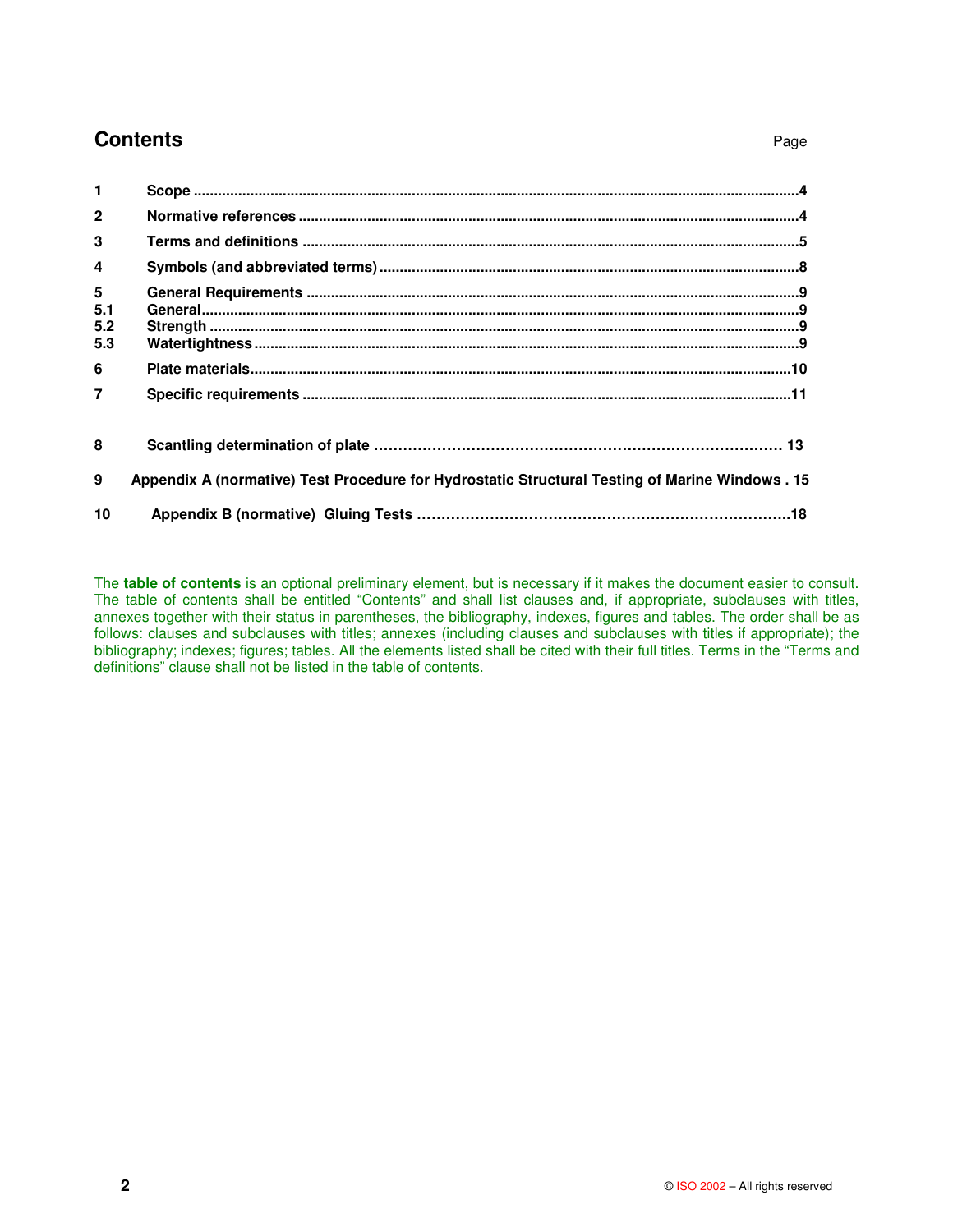# **Foreword**

ISO (the International Organization for Standardization) is a worldwide federation of national standards bodies (ISO member bodies). The work of preparing International Standards is normally carried out through ISO technical committees. Each member body interested in a subject for which a technical committee has been established has the right to be represented on that committee. International organizations, governmental and non-governmental, in liaison with ISO, also take part in the work. ISO collaborates closely with the International Electrotechnical Commission (IEC) on all matters of electrotechnical standardization.

International Standards are drafted in accordance with the rules given in the ISO/IEC Directives, Part 2.

The main task of technical committees is to prepare International Standards. Draft International Standards adopted by the technical committees are circulated to the member bodies for voting. Publication as an International Standard requires approval by at least 75 % of the member bodies casting a vote.

Attention is drawn to the possibility that some of the elements of this document may be the subject of patent rights. ISO shall not be held responsible for identifying any or all such patent rights.

ISO nnn-n was prepared by Technical Committee ISO/TC 000, *TC title*, Subcommittee SC 0, *SC title*.

This second/third/... edition cancels and replaces the first/second/... edition (ISO nnn-n:19xx), [clause(s) / subclause(s) / table(s) / figure(s) / annex(es)] of which [has / have] been technically revised.

ISO nnn consists of the following parts, under the general title *Introductory element — Main element*:

- *Part n: Part title*
- *Part [n+1]: Part title*
- *Part [n+2]: Part title*

The **foreword** shall appear in each document. It shall not contain requirements, recommendations, figures or tables.

It consists of a general part and a specific part. The general part (supplied by the Central Secretariat of ISO) gives information relating to the organization responsible and to International Standards in general, i.e.

- a) the designation and name of the committee that prepared the document,
- b) information regarding the approval of the document, and
- c) information regarding the drafting conventions used, comprising a reference to the ISO/IEC Directives, Part 2.

The specific part (supplied by the committee secretariat) shall give a statement of significant technical changes from any previous edition of the document and as many of the following as are appropriate:

- d) an indication of any other international organization that has contributed to the preparation of the document;
- e) a statement that the document cancels and replaces other documents in whole or in part;
- f) the relationship of the document to other documents.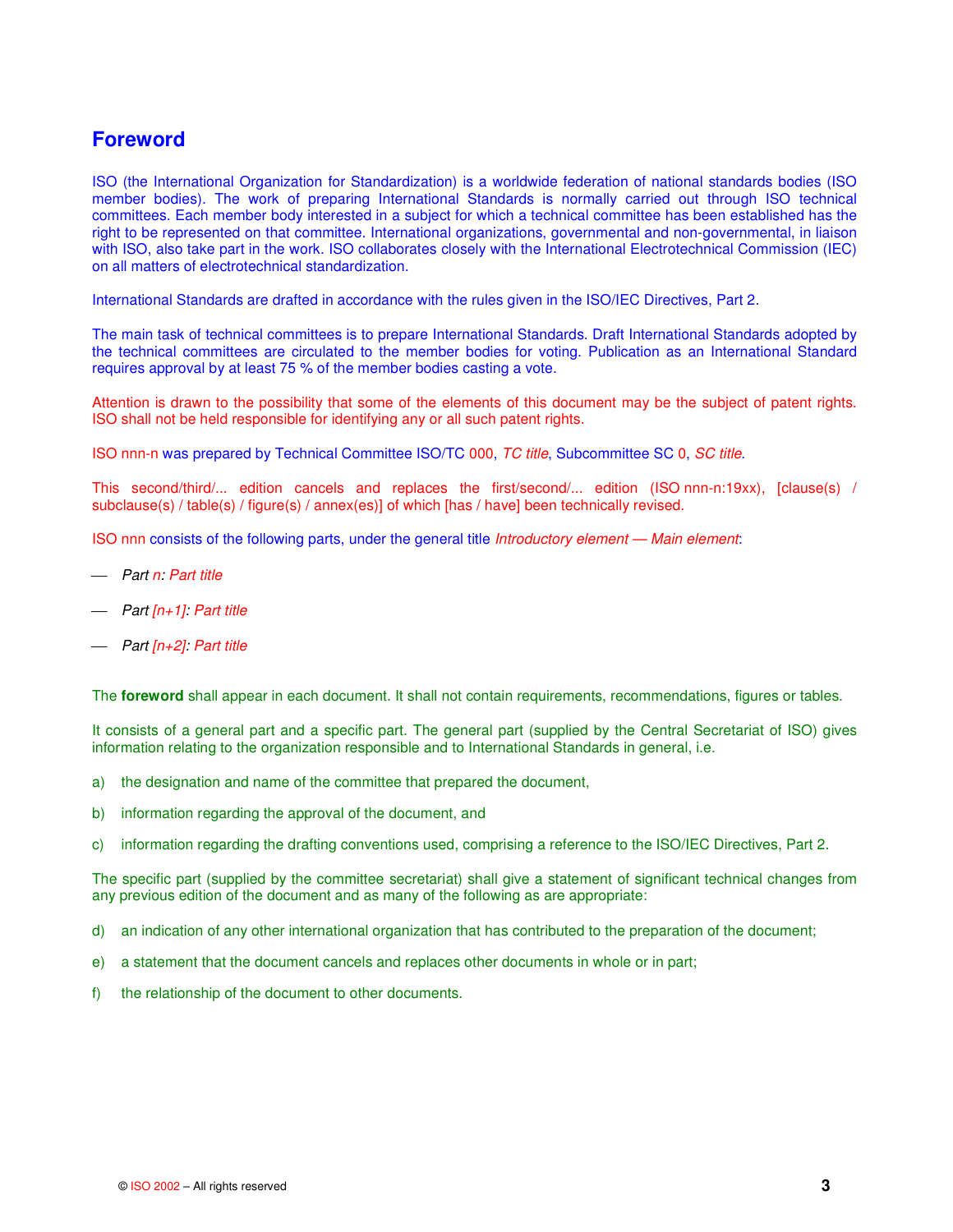# **Large Yachts — Windows, portlights — Strength and watertightness requirements.**

# **1 Scope**

This International Standard specifies technical requirements for windows and portlights on Large Yachts, taking into account its design category (short range or unrestricted), and the location of the appliance.

Large Yachts are intended as ships of LOA (Length Over All) over 24 m, in commercial use for sport or pleasure and which carries no cargo and no more than 12 passengers and, in any case, of no more than 3000GT.

This International Standard is intended to be used for Large Pleasure Yachts and for Large Yachts engaged in commercial services (pleasure vessels "engaged in trade" for the purpose of Article 5- Exceptions of ICLL).

The appliances considered in this International Standard are only those that are critical for the ship watertightness, i.e. those that could lead to flooding in case of rupture of the plate.

# **2 Normative references**

The following referenced documents are indispensable for the application of this document. For dated references, only the edition cited applies. For undated references, the latest edition of the referenced document (including any amendments) applies.

ISO 6345:1990, Shipbuilding and marine structures – Windows and side scuttles – Vocabulary

ISO 5779:1987, Shipbuilding – Positioning

ISO 3903:1993, Shipbuilding and marine structures – Ships' ordinary rectangular windows

ISO 1751:1993, Shipbuilding and marine structures – Ships' side scuttles

ISO 21005:2004, Shipbuilding and marine technology – Thermally toughened safety-glass panes for windows and side scuttles

ISO 614:1989, Shipbuilding and marine structures – Toughened safety glass panes for rectangular windows and side scuttles – Punch method of non-destructive strength testing

ISO 5797:2004, Ships and Marine Technology –Windows and side scuttles for fire-resistant constructions

EN 1288-3:2000, Determination of the bending strength of glass (four points bending test)

EN 12150-1:2000 Thermally Toughened soda lime silicate safety glass – Part 1: Definition and description

ISO 17025:2000, General Requirements for the competence of testing and calibration laboratories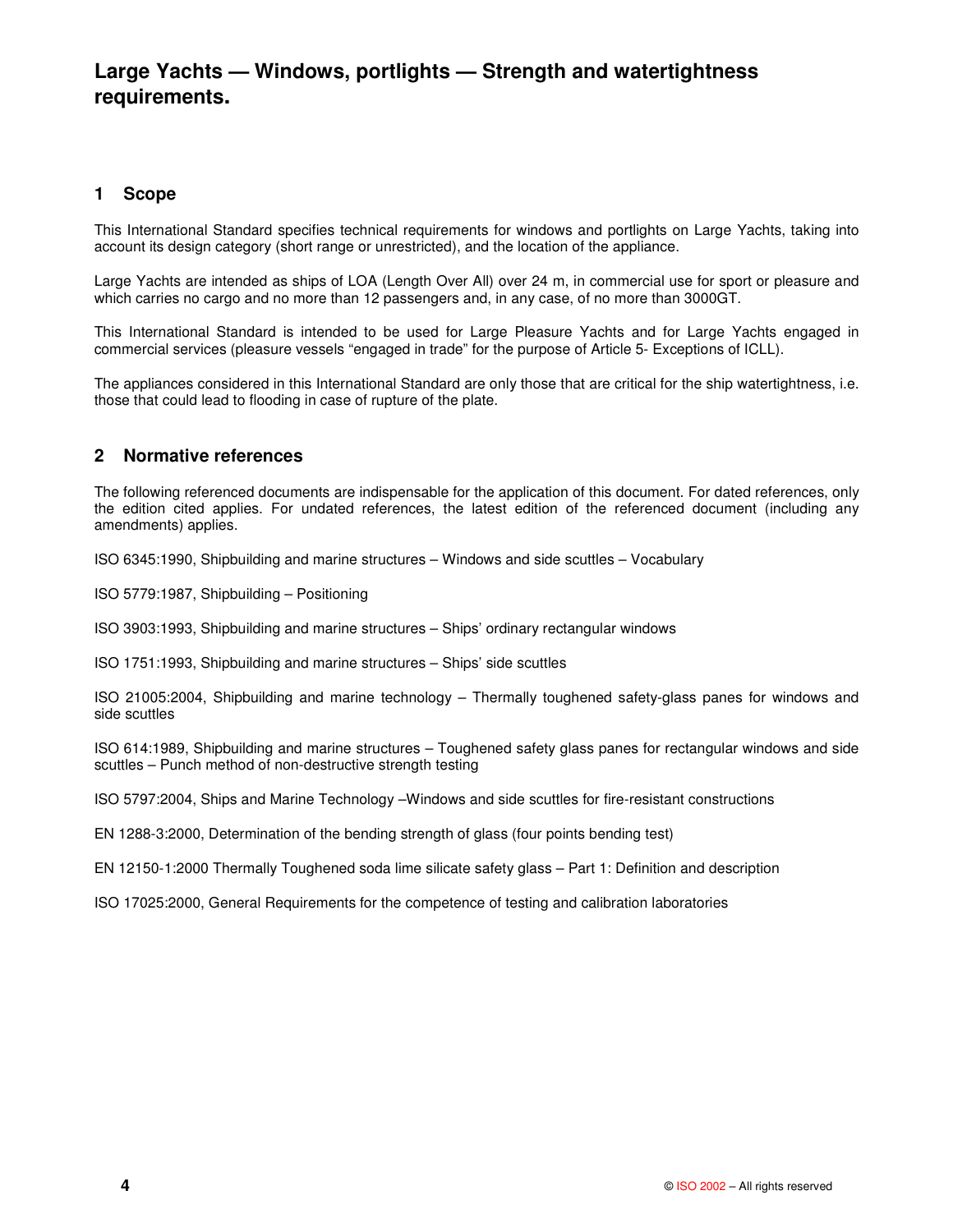# **3 Terms and definitions**

For the purposes of this document, the terms and definitions given in ISO 6345:1990 and the following apply.

# **3.1**

# **Appliance**

Device made of a plate and possibly a framing system, used to cover an opening in the hull or superstructure of a ship.

# **3.2**

# **Plate**

Sheet of material, which may be transparent, that is fixed on the ship structure either directly or via framing system.

# **3.2.1**

# **Glazing**

Transparent or translucent plate.

# **3.2.2**

# **Unsupported dimensions of a plate**

Clear dimensions between the supports bearing the plate.

# **3.3**

# **Window / Portlight**

Glazed appliances, the term portlight is used for small windows.

# **3.4**

# **Deadlight / Storm Shutter**

Secondary watertight closure fitted to a window and which can be fitted inside or outside the plate.

# **3.5 Flag Administration**

The Government of the State whose flag the ship is entitled to fly.

# **3.6**

# **Design Category**

Description of the navigation limitations for which ship is assessed to be suitable.

# **3.6.1**

# **Design Category: Unrestricted**

Ship without GT limitations or operating restrictions.

# **3.6.2**

# **Design Category: Short Range**

Ship under 300 GT restricted to operating in forecast or actual wind of a maximum Beaufort Force 4 and within 90 nautical miles of a safehaven.

# **3.7**

# **Sail Ship**

Ship for which the primary means of propulsion is by wind power.

# **3.8**

# **Motor Ship**

Ship for which the primary means of propulsion is engine power.

# **3.9**

# **Waterline**

Side projection of the floatation plan, when the boat is upright and in fully loaded ready-to-use conditions.

# **3.10**

# **Length Overall – L<sub>OA</sub>**

length overall -  $L_{OA}$  means the distance between the foreside of the foremost fixed permanent structure and the afterside of the aftermost fixed permanent structure; and "fixed permanent structure" includes any portion of the hull which is capable of being detached, but which must be fixed in place during the normal operation of the vessel. It does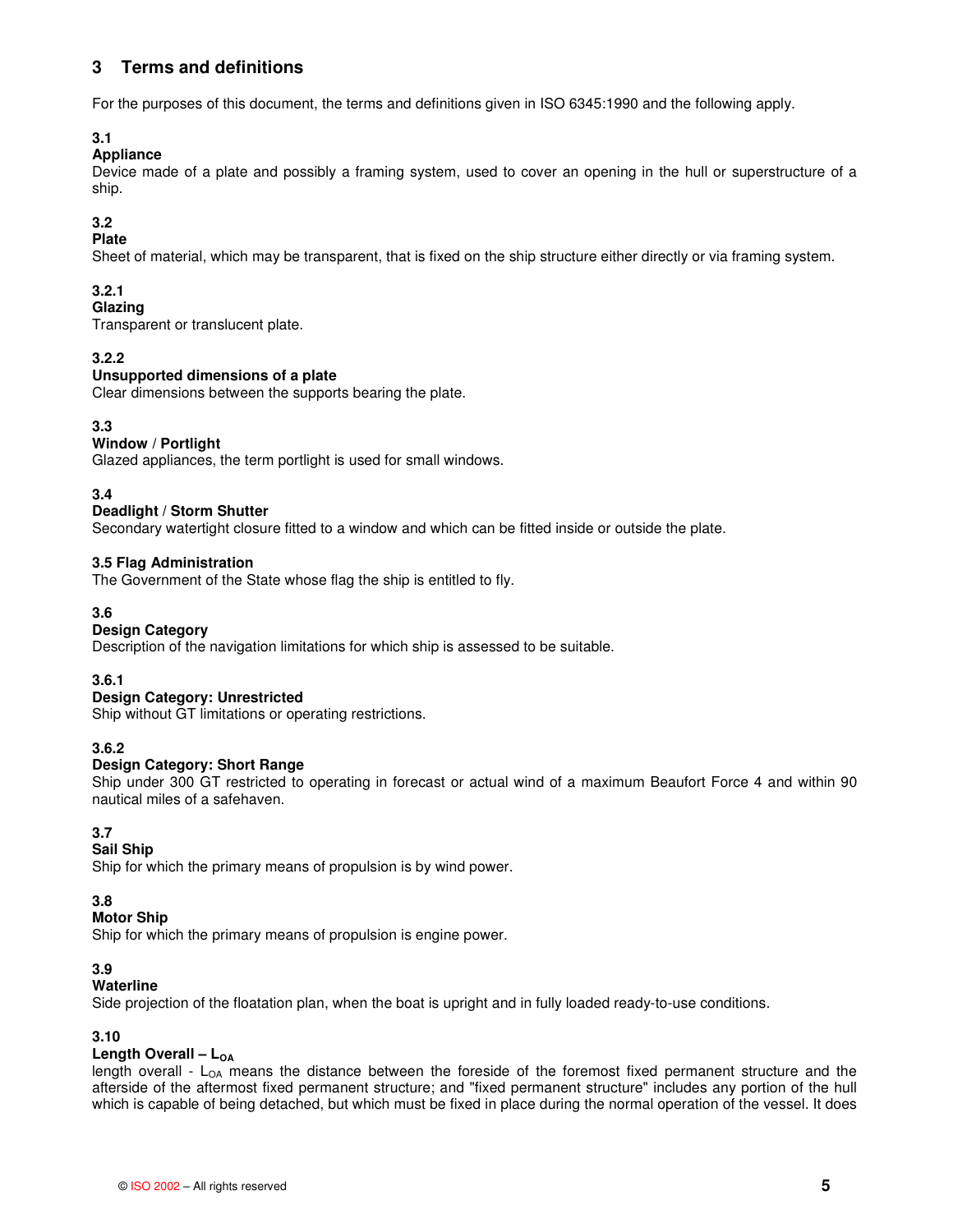not include functional arrangements such as safety rails, bowsprits, pulpits, stemhead fittings, rudders, steering gear, outdrives, outboard motors, propulsion machinery, diving platforms, boarding platforms, rubbing strips and fenders.

# **3.11**

# **Length -**  $L_{\text{WL}}$

Length  $L_{W1}$  means 96% of the total length on a waterline of a ship at 85% of the least moulded depth measured from the top of the keel, or the length from the fore-side of the stem to the axis of the rudder stock on that waterline, if that be greater. In ships designed with a rake of keel the waterline on which this s measured shall be parallel to the designed waterline.

# **3.12**

# **Beam - B**

Maximum width of the boat at any location along its length.

# **3.11**

# **Freeboard Deck**

Has the meaning given in annex I of ICLL. The freeboard deck is the uppermost complete deck exposed to weather and sea which has permanent means of closing all openings in the weather part thereof, and below which all openings in the side of the ship are fitted with permanent means of watertight closing.

# **3.11.1**

# **Weather Deck**

The uppermost complete weathertight deck fitted as an integral part of the vessel's structure and which is exposed to the sea and weather.

# **3.11.2**

# **Weathertightness**

Weathertight has the meaning given in annex I of ICLL , it means that in any sea conditions water will not penetrate into the ship.

# **3.12**

# **Watertightness.**

Capacity of an appliance to prevent penetration of water into the ship in any direction.

# **3.13**

#### **Strength**

Capacity of an appliance to maintain full structural integrity under the action of loads.

#### **3.14**

# **Basic Design Loads**

External hydrostatic loads according to which appliance strength and watertightness has to be demonstrated.

# **3.15**

# **Hull**

Part of the ship situated below freeboard deck.

# **3.16**

# **Superstructure**

Superstructure has the meaning given in annex I of ICLL and is normally intended as part of the ship situated above freeboard deck or the weather deck.

# **3.16.1**

#### **Superstructure Order**

Superstructure decks are identified by their position starting from the Freeboard deck which is the first superstructure order (1<sup>st</sup> tier)

#### **3.16.2 Wheelhouse**

Control position occupied by the officer of the watch who is responsible for the safe navigation of the vessel.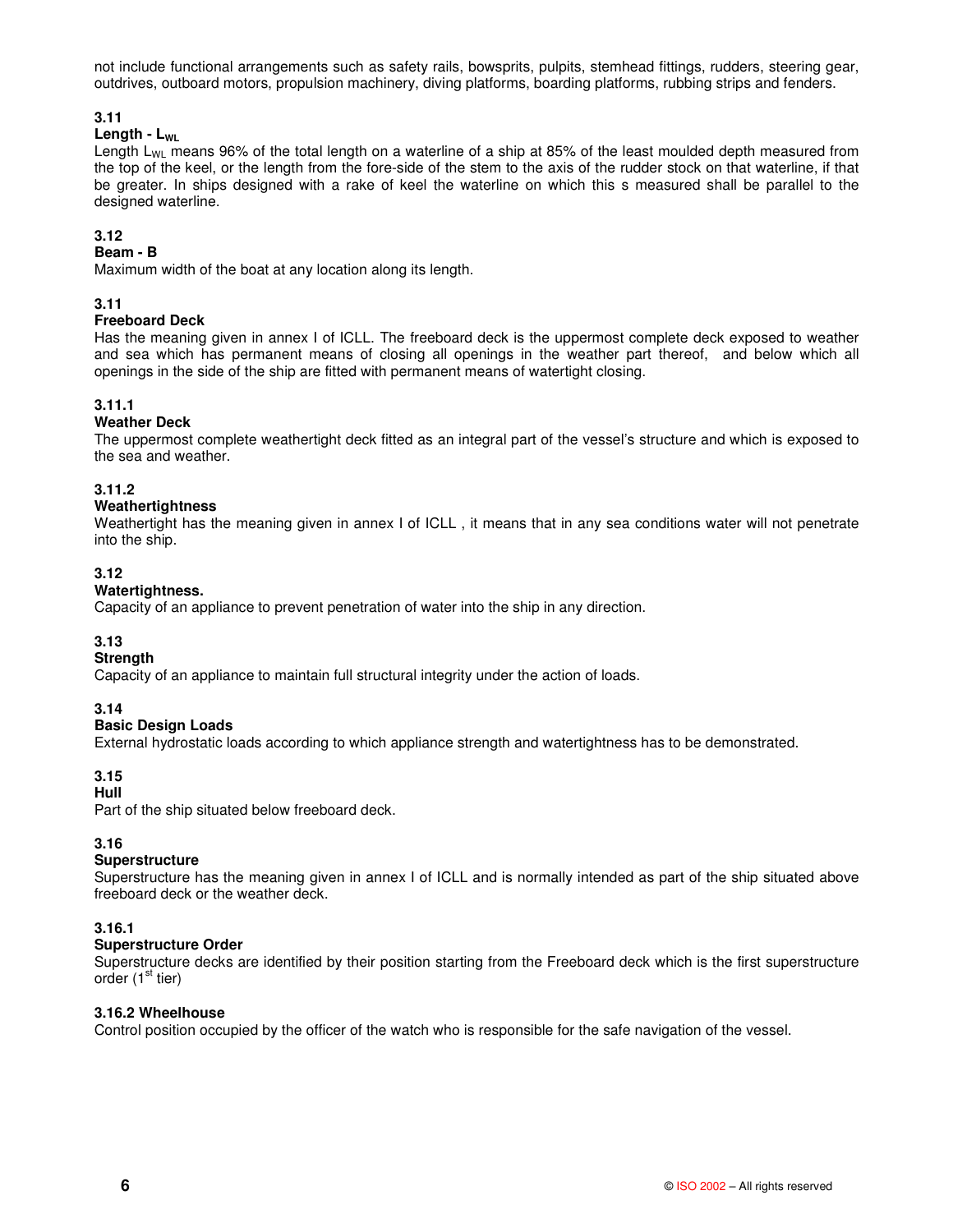# **3.17**

# **Appliance position**

Appliance position is defined first by its location above or below freeboard deck, if located below freeboard deck its position is hull position. If appliance is located above the freeboard deck its location is Superstructure – tier order. Finally appliance position will be defined as: Front, Side, Aft / other.

# **3.18**

# **Plate end connection**

# **3.18.1**

# **Semi-fixed - SF plate**

Plate fixed in a way to restrict deflection and prevent lateral movements at its boundaries. Example: Framed or unframed plate if bolted and/or glued.

# **3.18.2**

# **Simply Supported – SS plate**

Plate that can deflect at his boundaries and/or perform lateral movements Example: Unframed plate hinged or sliding.

# **3.19**

**Glass material**

# **3.19.1**

# **Thermally toughened glass**

Glass where strength increase is obtained by the introduction of permanent compression stress, generated by a thermal treatment, on the external side portions of its cross section.

# **3.19.2**

# **Chemically toughened glass**

Glass where strength increase is obtained by the introduction of permanent compression stress, generated by chemical treatment, on the external side portions of its cross section.

# **3.19.3**

# **Toughened glass with no residual permanent stress**

Glass where strength increase is obtained without the introduction of permanent compression stress in any portion of its cross section.

# **3.19.4**

**Monolithic glass**

Glazing consisting of one ply of glass

# **3.19.5**

# **Laminated glass**

Multi-layer pane made of glass plies, plastic plies or other glazing materials. The plies are kept together by suitable plastic adhesive inter-layers.

# **3.19.6**

# **Insulating Glazing Units (IGU)**

Glazing made of multiples panes either monolithic or laminated separated by sealed gaps filled with gas (air, argon etc.)

# **3.19.7**

# **Fire resistant Glazing**

Glazing made of special material that result in a specific fire resistance. Windows and portlights for fire resistant constructions shall meet the requirements of the FTP code according to SOLAS 74, Chapter ii-2, Regulation 3. The general requirements of such windows are defined in ISO 5797:2004.

# **3.19.8**

# $Ca$ **se depth -**  $C<sub>D</sub>$

When a glass ply is toughened by the introduction of permanent compression stress on the external side portions of its cross section (balanced by tensile stress in a inner cross section portion), case depth -  $C_D$  is the depth of the compression stress measured from the external surface to the inner cross section point where compression stress is null.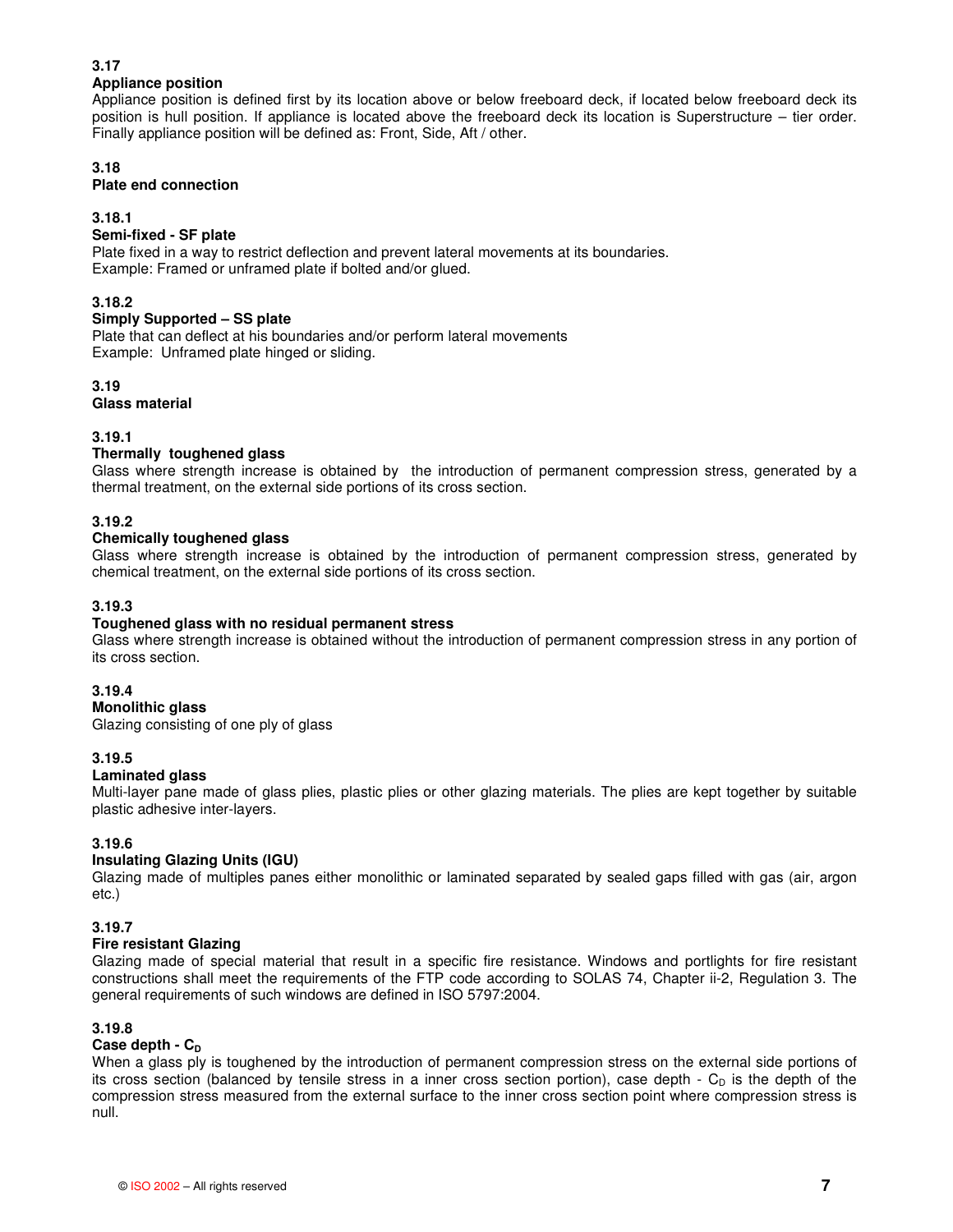# **3.19.9**

# **Surface Compression - S<sub>c</sub>**

When a glass ply is toughened by the introduction of permanent compression stress on the external side portions of its cross section (balanced by tensile stress in a inner cross section portion), surface compression -  $S_c$  is the value of compression stress taken at the external surface.

# **3.19.10**

# **Modulus of Rupture - M.O.R**

Ultimate flexural strength at rupture of a glass sample measured in a flexural test arrangement.

# **4 Symbols (and abbreviated terms)**

A paragraph.

The **Symbols (and abbreviated terms)** clause is an optional element giving a list of the symbols and abbreviated terms necessary for the understanding of the document.

Unless there is a need to list symbols in a specific order to reflect technical criteria, all symbols should be listed in alphabetical order in the following sequence:

- upper case Latin letter followed by lower case Latin letter (*A*, *a*, *B*, *b*, etc.);
- $-$  letters without indices preceding letters with indices, and with letter indices preceding numerical ones ( $B, b, C, C_m$ )  $C_2$ , *c*, *d*, *d*<sub>ext</sub>, *d*<sub>int</sub>, *d*<sub>1</sub>, etc.);
- Greek letters following Latin letters  $(Z, z, A, \alpha, B, \beta, ..., A, \lambda,$  etc.);
- any other special symbols.

For convenience, this element may be combined with the Terms and definitions clause in order to bring together terms and their definitions, symbols, abbreviated terms and perhaps units under an appropriate composite title, for example "Terms, definitions, symbols, units and abbreviated terms".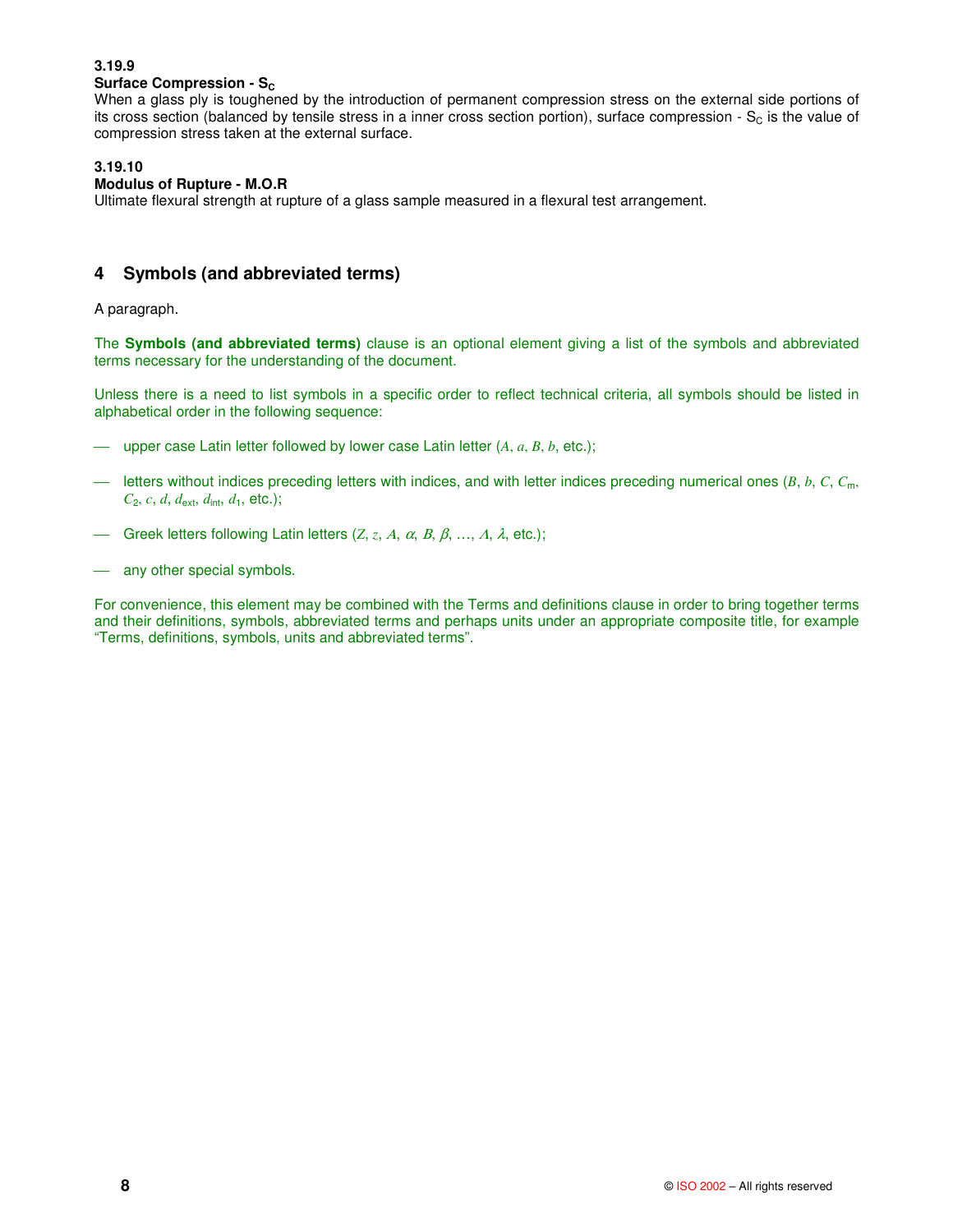# **5 General Requirements**

# **5.1 General**

Other International standards, e.g. dealing with stability and buoyancy, may have restrictions on the position of appliances which are outside the scope of this international Standard and which are therefore not treated here. It is however necessary for the builder or user to ensure that the appliances comply with other relevant International Standards.

# **5.2 Strength**

The strength of windows and portholes shall meet the requirement of this International Standard and of the relevant International Standard cited in the normative references clause when their type is covered. For the scope of this standard strength is considered only with reference to external hydrostatic loads coming from weather and sea conditions. Strength requirement is fulfilled according to the following criteria:

- In case the window type is covered by an existing ISO standard (See 2. Normative References)
- According to the calculation method outlined in clause 8
- According the hydrostatic test procedure outlined in Annex A

External hydrostatic loads (Basic Design Loads) will be the only loads considered for strength requirement fulfilment.

# **5.3 Watertightness**

To avoid flooding, all appliances shall be designed and fixed to prevent substantial ingress of water in the ship. The watertightness requirement is fulfilled according to the following criteria:

- In case the window type is covered by an existing ISO standard (See 2. Normative References)
- According to the clause 7.2 (Fastening requirements)
- According the hydrostatic test procedure outlined in Annex A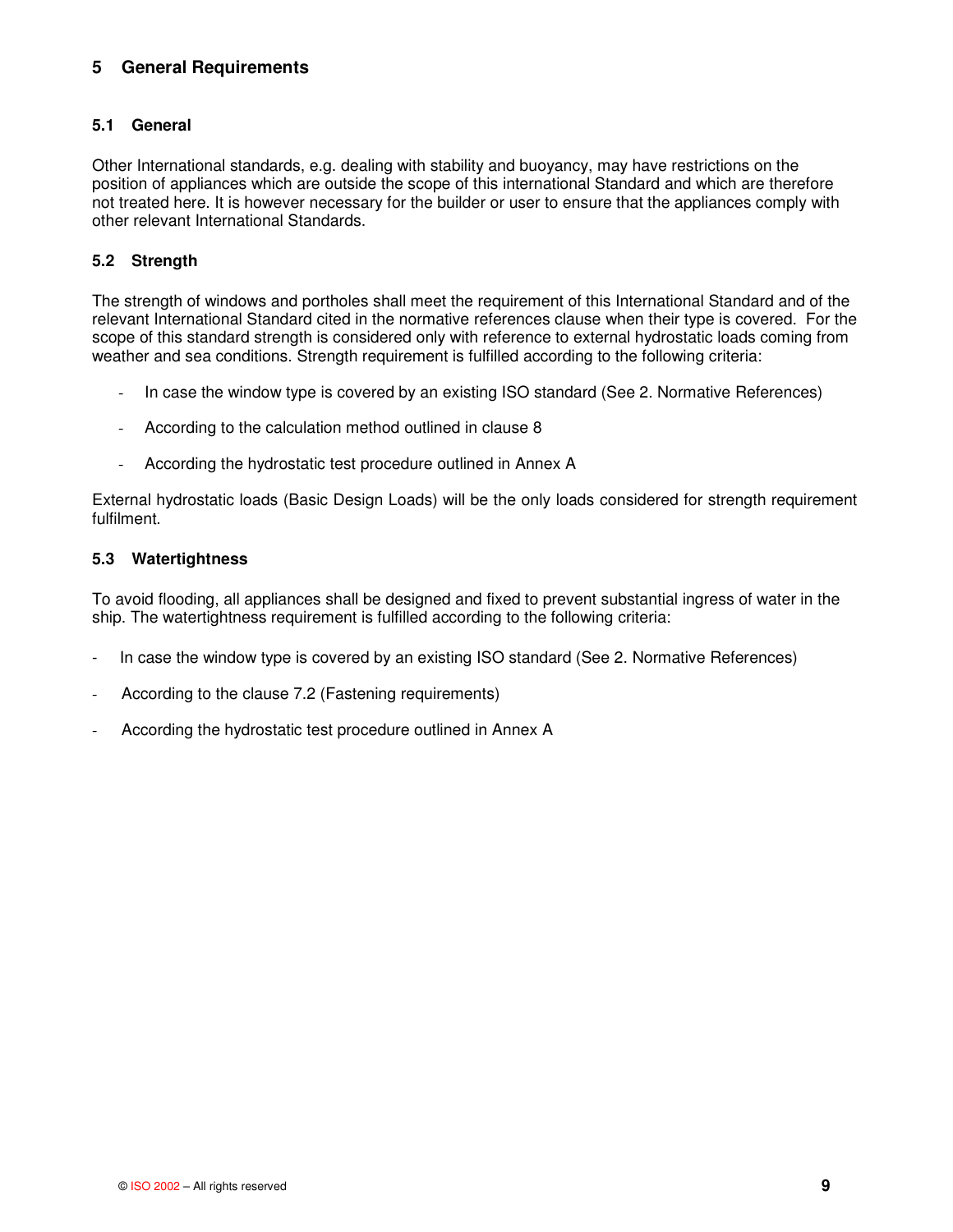# **6 Plate materials**

# **6.1 General**

Appliances plates shall be made of:

transparent glazing materials, such as toughened glass (Thermally-TT or Chemically CT), polycarbonate (PC) or poly(metyl)metacrilate (PMMA).

any other material of strength and stiffness equivalent to those cited above.

# **6.2 Glass**

# **6.2.1 Restrictions of usage**

Only toughened glass is allowed as plate material or as plies material for laminated constructions. In wheelhouse glazing, for both front and sides positions, in case of glazing breakage, the pane shall remain in its position and watertightness and residual vision are to be maintained. In wheelhouse glazing, for both front and side positions, IGU glazing are not allowed because of possible optical distorsion. For monolithic construction only toughened glass meeting the requirements of the fragmentation test outlined in EN 12150:2000 Clause 8 shall be used.

# **6.2.2 Chemically Toughened Glass**

As chemically toughened glass is not covered by existing ISO standards the following characteristics have to be declared by the glass ply manufacturer:

- Depth of compression layer  $C_D$  ( $\mu$ m)
- Surface Compression S<sub>c</sub> (N/mm<sup>2</sup>) or Ultimate Flexural Strength/Modulus of Rupture MOR (N/mm<sup>2</sup>)

The glass ply manufacturer is also responsible of the production conformity to the declared values. Acceptable values to comply with this International Standard are at minimum:

 $-C_D \geq 25 \mu m$ 

 $-S<sub>C</sub> \ge 170$  N/mm<sup>2</sup> or MOR  $\ge$  220 N/mm<sup>2</sup>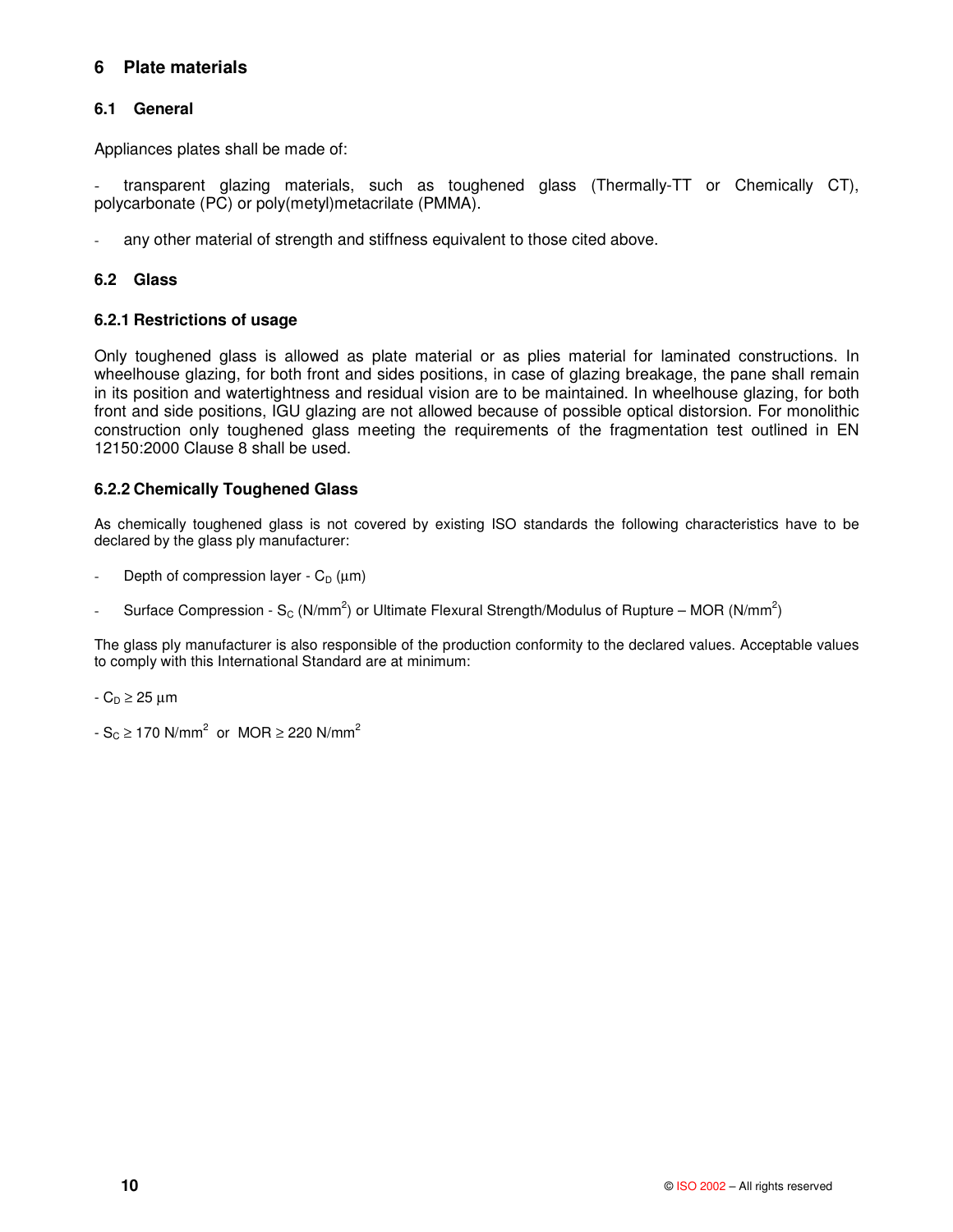# **7 Specific requirements**

# **7.1 End connection and location of appliance**

# **7.1.1 Simply supported connected plates**

Simply supported plates shall not be used in Hull or Superstructure positions where they may come in contact with hydrostatic loads. On other positions simply supported plates may be used providing that the following condition is met:

- The fixing device of the plate (hinge bolts, fixing knob, etc) are not spaced more than 250 mm

# **7.1.2 Glass Plates**

Direct metal to glass contact shall always to be avoided.

# **7.2 Fastening Requirements**

# **7.2.1 Fastening of plates and frames**

Plates and frames can be fastened by mechanical means, glue or elastomeric joints. All types of fastening shall ensure watertightness of the plate to the frame and resistance to loads due to normal operating pressure.

Every part of the mechanical elements connecting appliances to the rest of the ship shall be capable of withstanding , without breakages, twice the force F (kN) induced by the pressure loads defined in clause 8.

 $F = 2 \cdot a \cdot b \cdot P_D$ 

where a and b are the unsupported dimensions of the appliance (or its equivalents as defined in Annex C) expressed in meters, and  $P_D$  (kPa) is the basic design load defined in clause 8. This analysis can be performed by calculation or by test and has to be extended to all the mechanical elements including hinges, locks, supporting frames and gluing joints.

#### **7.2.2 Fastening of glued plates**

Glued joints shall be resistant to (or protected against) sunlight (UV-Ultraviolet radiation, heat) and all the environmental effects or cleaning chemicals encountered in the manufacturing and use of the ship. The manufacturer's gluing procedure and conditions must always be declared and followed and the bond strength checked by calculation to meet pressure loads as defined in clause 8. The gluing operators shall be qualified and authorized by the glue manufacturer. Glued joints shall fulfil the requirements of one of the following items:

- a) The inside pressure test
- b) The separation test

The above requirements shall be verified after any change in material or gluing procedure.

Plates, with or without framing are considered glued if they are fastened with mechanical devices, such as bolts, rivets or screws, spaced more than 20 times the nominal plate thickness defined in clause 8.

# **7.3 Special Requirements**

#### **7.3.1 Appliances fitted in hull**

#### **7.3.1.1 Height above waterline**

The lower edge of any opening appliance shall be placed at least 500 mm above the waterline or 2,5 % of maximum beam – B whichever is greater, the ship being in the fully loaded ready-for-use condition and upright. Limitations in maximum area of appliances are left to flag administration requirements.

# **7.3.1.2 Opening side**

Any opening appliance shall open inwards.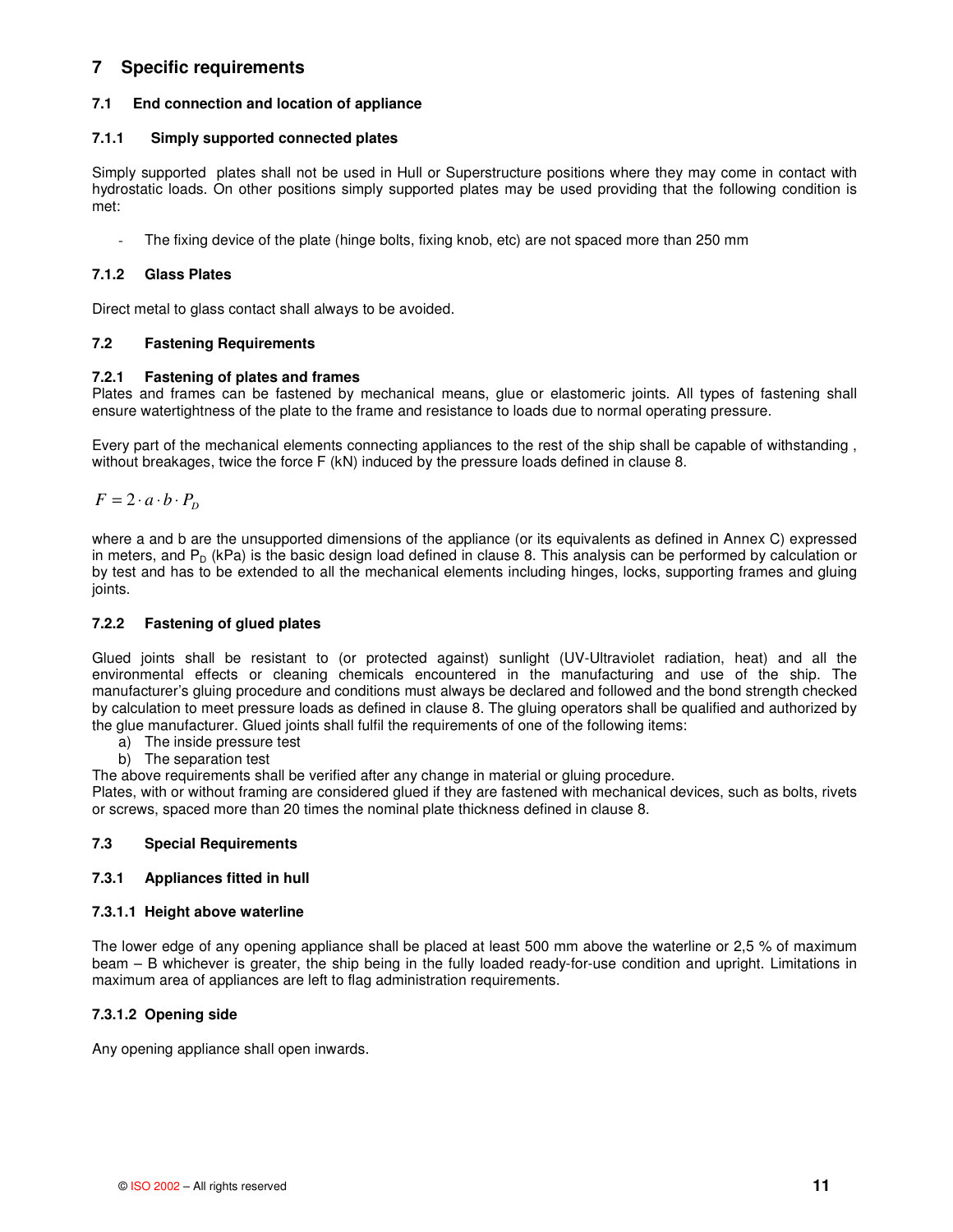# **7.3.1.3 Protection**

No part of the plate or its framing shall extend outside the local vertical tangent to the hull, deck, rubbing strake, fixed tender, or of a built in fairing which is an integral part of the hull. Figure 1 explains this requirement.



Key

1 The local vertical tangent is outside the porthole: no problem

2 The local vertical tangent is inside the porthole: the porthole shall either be placed in a recess or protected by a built-in fairing

# **Figure 1 – Sketch explaining clause 7.3.1.2**

# **7.3.1 Deadlights and Stormshutters**

#### **7.3.2.1 Appliances located below the freeboard deck or weather deck**

Deadlights are requested for any appliance located in the Hull below the freeboard deck.

#### **7.3.2.2 Appliances located above the freeboard deck or weather deck**

Stormshutters are normally requested for Unrestricted design category appliances located in front and side positions on 1<sup>st</sup> Superstructure tier and in front position on 2<sup>nd</sup> Superstructure tier. Stormshutters are not requested on Superstructure for Short range design category.

Stormshutters may be avoided on 1<sup>st</sup> and 2<sup>nd</sup> Superstructure tier for Unrestricted design category if one of the following conditions applies:

- The plate is of laminated construction and its equivalent plate thickness is 1.3 times higher than the one calculated in clause 8. In that case only a blanking plate is requested.

The plate is of laminated construction and in the plate construction there is an additional 3 mm ply of polycarbonate extended to the support of the plate

The hydrostatic load test is passed at 4 times the relevant design load without breakages and the broken window (at least one ply broken) withstand the design load pressure maintaining full watertightness.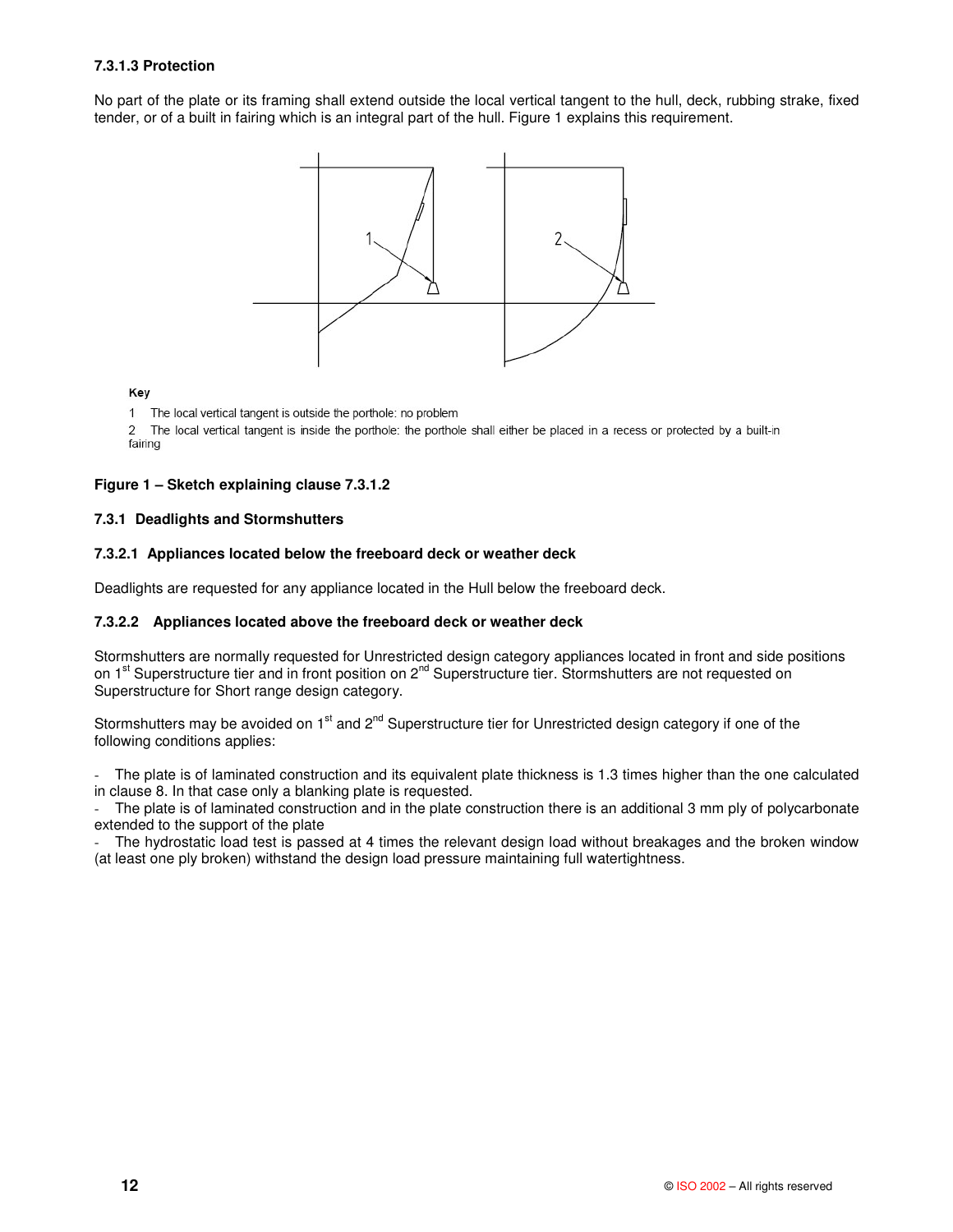# **8. Scantling determination of plates**

#### **8.1 Basic plate thickness determination**

The formula given in 8.1.1 is valid for rectangular plates. For circular plates, replace b by d, which is the unsupported diameter.

For plates having unsupported shapes different from a rectangle or a circle, the approximations of annex C shall be used to determine the "equivalent" unsupported dimensions.

# **8.1.1 Basic thickness -to**

*A*  $\mathcal{D} = b \cdot \sqrt{\frac{p \cdot \mathbf{I}_D}{\sigma}}$  $t_o = b \cdot \sqrt{\frac{\beta \cdot P_i}{\sigma}}$  $= b \cdot \sqrt{\frac{\beta}{\epsilon}}$ 

where:

 $t<sub>O</sub>$  (mm) – is the basic plate thickness

b (mm) – is the unsupported short side of a rectangular plate or "equivalent short side" of a plate

 $β - is the plate-aspect ratio coefficient (see 8.3)$ 

 $P_D$  (Pa) – is the basic design pressure

 $\sigma_A$  (Pa) – is the allowable flexural stress of the material

# **8.2 Plate aspect ratio coefficient -** β

The plate aspect ratio coefficient, β shall be taken from Figure 2 (taken from ISO 21005:2004) for rectangular plates and from table 1 for circular plates. The β coefficient is a function of the aspect ratio AR= a/b which is the ratio of the unsupported dimensions where a and b are respectively the long and short unsupported dimensions (or their equivalent dimensions determined according to annex C) of a rectangular plate expressed in millimetres.

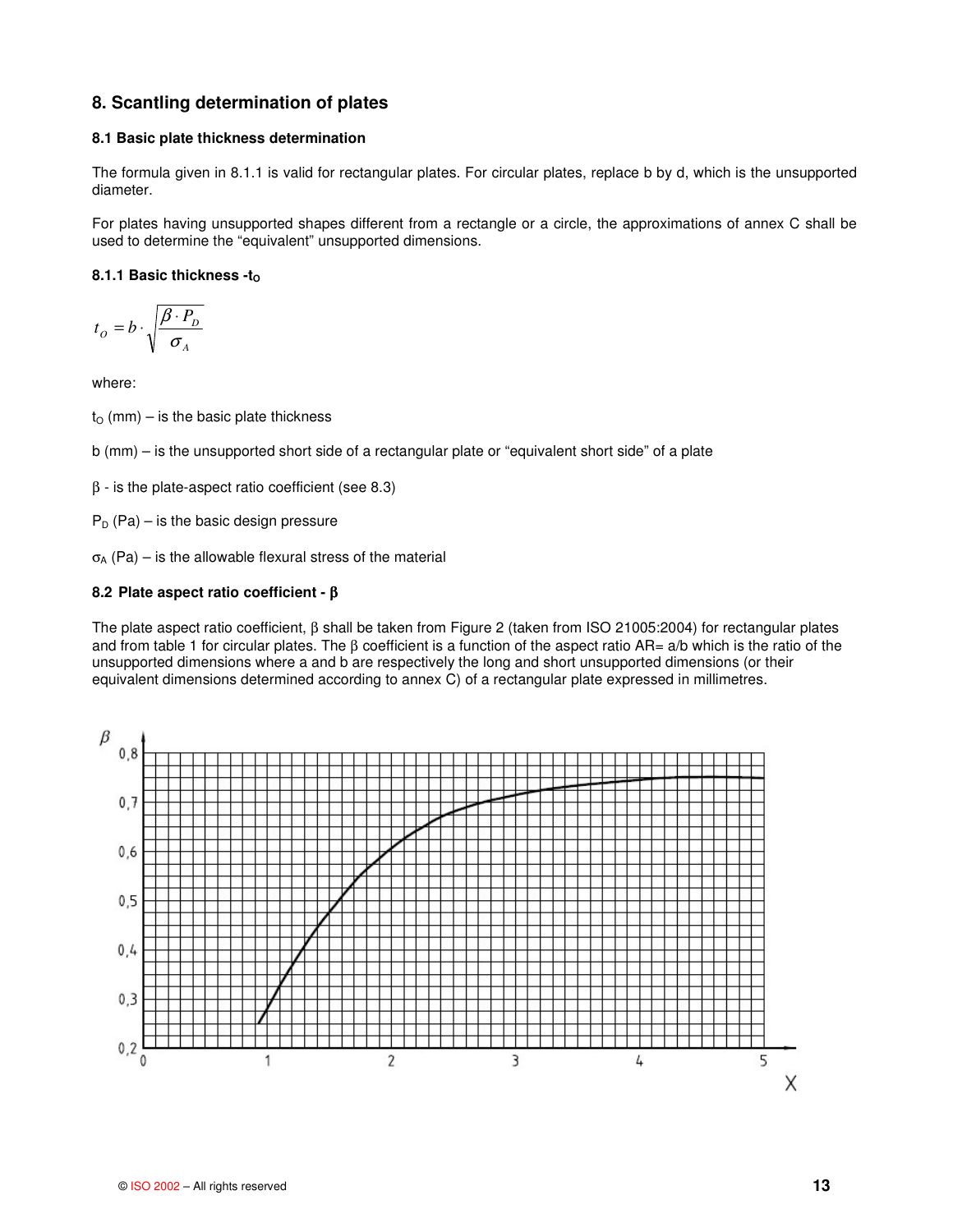# **Figure 2 – Plate aspect ratio coefficient -** β **(X=AR)**

# **Table 1 - Value of** β **for Circular plates**

Values of  $\beta$  for Circular plates  $\begin{bmatrix} 0.25 \end{bmatrix}$ 

# **8.3 Basic design pressure**

The basic design pressure for calculation of the plate thickness shall be selected from Table 2

# **Table 2- Basic Design Pressure - P<sub>D</sub> (kPa)**

| <b>Service Type</b> | Navigation<br>restrictions | <b>HULL</b> | <b>SUPERSTRUCTURE</b>      |                  |                                                               |
|---------------------|----------------------------|-------------|----------------------------|------------------|---------------------------------------------------------------|
|                     |                            |             | 1 <sup>st</sup> tier Front | $2nd$ tier Front | Fronts above 2 <sup>nd</sup><br>tier and all Sides<br>and Aft |
| <b>Commercial</b>   | <b>Short Range</b>         | 120         | 35                         | 15               | 10                                                            |
| <b>Service</b>      | <b>Unrestricted</b>        | 120         | $45+L_{WL}/10$             | 35               | 15                                                            |
| <b>Pleasure</b>     |                            | 70          | 15                         | 10               | 10                                                            |

# **8.4 Ultimate Flexural Strength - MOR**

The values of ultimate flexural strength of the plate material are the manufacturer's stated values. Values should be given for glass when tested according to EN 1288-3:2000. Means values are acceptable if test has been performed at least on 30 samples, if test has been performed on less than 30 samples the accepted value is the one corresponding to the lower confidence interval value evaluated by the T-student distribution at 95% probability.In the absence of such data the typical values given in table 3 may be used.

#### **8.5 Design factor, allowable flexural strength and minimum plate thickness**

The allowable flexural stress of the material  $\sigma_A$  is determined from:

$$
\sigma_{A} = \frac{\sigma_{UFS}}{\gamma}
$$

where  $\gamma$  is the design factor given in table 4.

**Table 3 - Mechanical properties of materials**

| <b>Material</b>                             | Acronym     | MOR - $\sigma_{UFS}$ (MPa) | Design Factor -γ | Allowable Strength $\sigma_A$<br>(MPa) |
|---------------------------------------------|-------------|----------------------------|------------------|----------------------------------------|
| Poly(methyl)methacrilate                    | <b>PMMA</b> | 110                        | 3,5              | 31,4                                   |
| Policarbonate                               | PC.         | 90                         | 3,5              | 25,7                                   |
| <b>Thermally toughened</b><br><b>Glass</b>  | ТT          | 160                        | 4,0              | 40,0                                   |
| <b>Chemically toughened</b><br><b>Glass</b> | СT          | 220                        | 4,0              | 55,0                                   |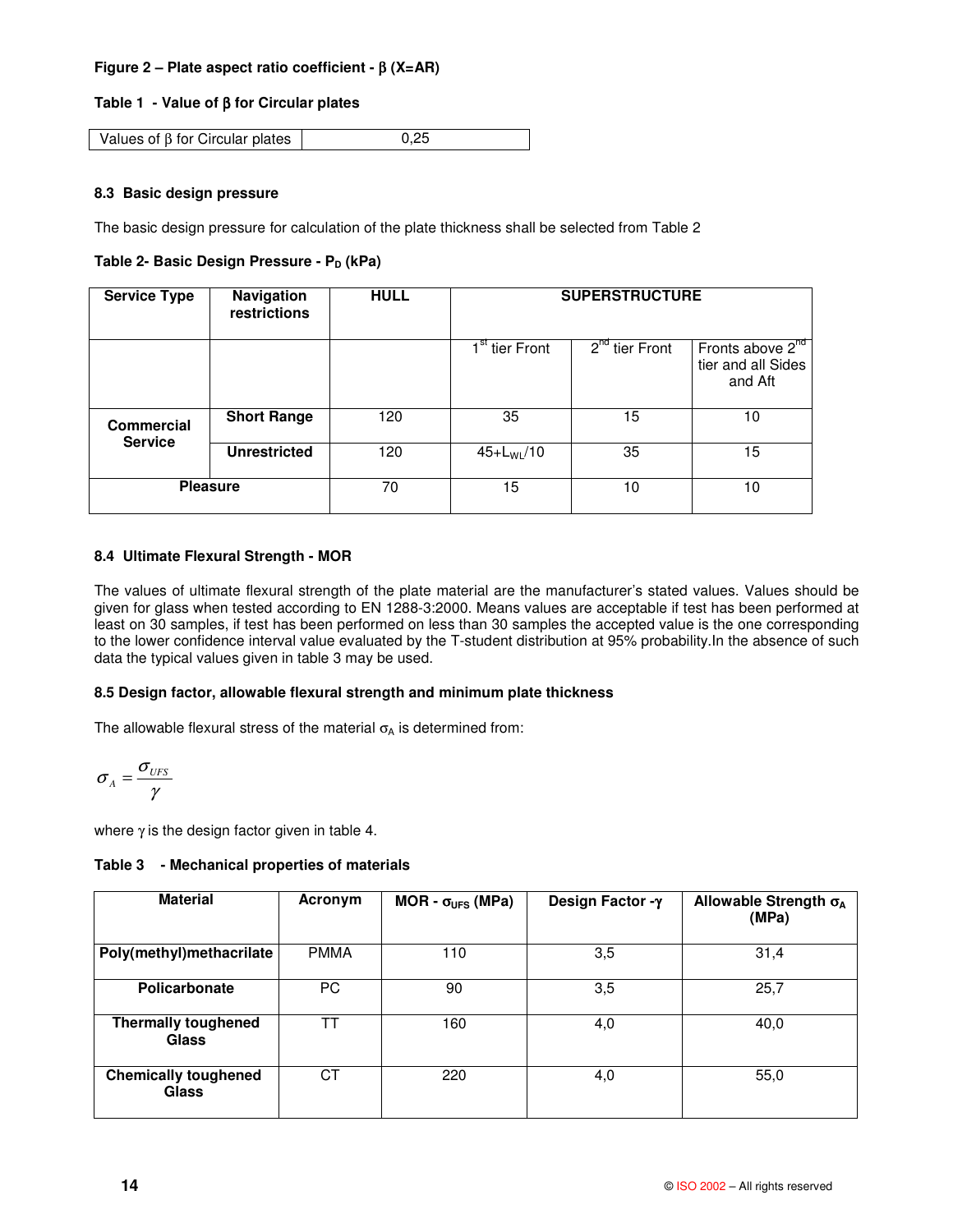#### **8.6 Selection of monolithic plate thickness**

The value of the actual plate thickness  $t_a$ , expressed in millimetres, to be used in case of monolithic construction, shall be the greatest of the following:

- the basic plate thickness,  $t<sub>O</sub>$  calculated in 8.1.1

- the minimum plate thickness,  $t_m$  according to the relevant ISO Standard (ISO 3903:1993, ISO 21005:2004) when applicable, in any case should be always  $t_m \geq 8$  mm.

With commercially available plates, the nominal commercial thickness will be selected as the first upper integer above the calculated basic thickness.

#### **8.7 Laminated glass thickness**

In order to calculate the thickness of a laminated glass construction made of n plies of thicknesses:  $t_1, t_2, \ldots, t_n$ , the equivalent thickness of laminated construction is calculated and compared with the basic thickness calculated according to clause 8.1.1 as :

a) if the difference in thickness between any of two glass plies is less than or equal to 2 mm when plies are up to 12 mm and less or equal to 4 mm when glass plies are up to 19 mm and the thickness of the plastic interlayer is less than or equal to 2 mm, than:

$$
t_{eq} = \sqrt{(t_1^2 + t_2^2 + \dots + t_n^2)}
$$

and

 $t_{eq} \geq t_O$ 

b) If the conditions of a) above are not met, each ply shall be considered as stressed according to its section modulus and shall be analyzed according to clause 8.

c) Polycarbonate, Poly(metyl)metacrilate plies or any plastic foil or ply in construction with glass plies are not considered providing that their thickness is less or equal to 3 mm and the correspondent interlayer is less or equal to 2 mm. If their thickness exceed 3mm they are considered to decouple the laminates construction and the two parts of the construction have to considered as independent.

Note: If the PC, PMMA and plastic foil or ply is the outer ply of a construction, its influence is negligeable regardless of their thickness.

#### **8.8 IGU panes thickness determination**

The outer pane of the IGU is to be calculated according to 8.6 if monolithic or 8.7 if laminated using the relevant design pressure loads from table 3. The inner pane will be calculated again a according to 8.6 if monolithic or 8.7 if laminated using the relevant design pressure loads from table 3 reduced by a load sharing coefficient that will be at minimum 0.3.

#### **8.9 Fire resistant Glazing**

The strength requirement for fire resistant glazing will be fulfilled if the construction will be evaluated according to ISO 5797:2004